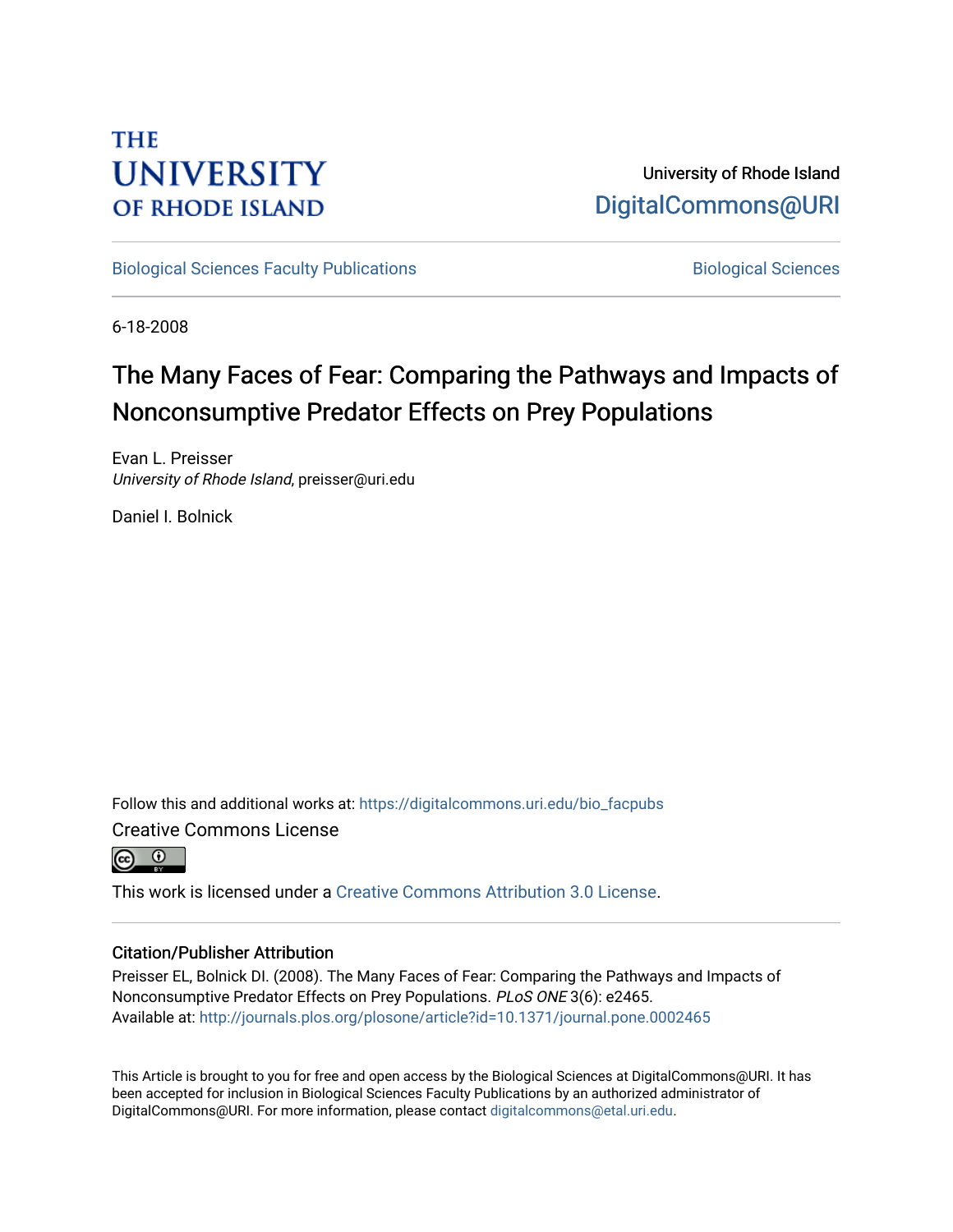# The Many Faces of Fear: Comparing the Pathways and Impacts of Nonconsumptive Predator Effects on Prey Populations

## Evan L. Preisser<sup>1</sup>\*, Daniel I. Bolnick<sup>2</sup>

1 Department of Biological Sciences, University of Rhode Island, Kingston, Rhode Island, United States of America, 2 Section of Integrative Biology, University of Texas at Austin, Austin, Texas, United States of America

## Abstract

Background: Most ecological models assume that predator and prey populations interact solely through consumption: predators reduce prey densities by killing and consuming individual prey. However, predators can also reduce prey densities by forcing prey to adopt costly defensive strategies.

Methodology/Principal Findings: We build on a simple Lotka-Volterra predator-prey model to provide a heuristic tool for distinguishing between the demographic effects of consumption (consumptive effects) and of anti-predator defenses (nonconsumptive effects), and for distinguishing among the multiple mechanisms by which anti-predator defenses might reduce prey population growth rates. We illustrate these alternative pathways for nonconsumptive effects with selected empirical examples, and use a meta-analysis of published literature to estimate the mean effect size of each pathway. Overall, predation risk tends to have a much larger impact on prey foraging behavior than measures of growth, survivorship, or fecundity.

Conclusions/Significance: While our model provides a concise framework for understanding the many potential NCE pathways and their relationships to each other, our results confirm empirical research showing that prey are able to partially compensate for changes in energy income, mitigating the fitness effects of defensive changes in time budgets. Distinguishing the many facets of nonconsumptive effects raises some novel questions, and will help guide both empirical and theoretical studies of how predation risk affects prey dynamics.

Citation: Preisser EL, Bolnick DI (2008) The Many Faces of Fear: Comparing the Pathways and Impacts of Nonconsumptive Predator Effects on Prey Populations. PLoS ONE 3(6): e2465. doi:10.1371/journal.pone.0002465

Editor: Andy Hector, University of Zurich, Switzerland

Received March 19, 2008; Accepted May 7, 2008; Published June 18, 2008

Copyright: © 2008 Preisser, Bolnick. This is an open-access article distributed under the terms of the Creative Commons Attribution License, which permits unrestricted use, distribution, and reproduction in any medium, provided the original author and source are credited.

Funding: The authors were supported by NSF grant# DEB-0089716 to M. Turelli and J. Gillespie and the University of Texas at Austin (DIB) and by the Center for Population Biology at the University of California at Davis (ELP). This work was conducted as part of the ''Does Fear Matter?'' Working Group (headed by ELP and DIB) at the National Center for Ecological Analysis and Synthesis, a Center funded by NSF (grant# DEB-0072909), the University of California, and the Santa Barbara Campus. None of these sponsors or funders played any role in the design and conduct of the study, in the collection, analysis, and interpretation of the data, and in the preparation, review, or approval of the manuscript.

Competing Interests: The authors have declared that no competing interests exist.

\* E-mail: preisser@uri.edu

## Introduction

Predators capture, kill, and consume their prey. This apparently trivial statement has complex and important implications: predators reduce prey population density, which in turn can affect the population growth of prey resources and other predators. The 'cascading' effects of consumption propagate throughout ecological communities, and are critically important to community dynamics. Food web models attempt to capture these dynamics using simultaneous population dynamic equations that link predators, prey, and resources via consumption rates [1]. Basic predator-prey models illustrate the primacy of consumption in structuring ecological thinking about food webs. For example, the classic Lotka-Volterra equations [2,3] describe the interaction between predator (P) and prey (N) population densities as follows:

$$
\frac{dP}{dt} = e(aNP) - dP \tag{1}
$$

$$
\frac{dN}{dt} = rN - aNP \tag{2}
$$

where  $a$  is the capture rate,  $e$  is the rate at which offspring are produced per unit of energy income (aNP) into progeny, d is the predator death rate, and  $r$  is the prey intrinsic growth rate. In this model, predators and prey interact solely through successful predator attacks. Predators cannot grow without reducing prey density; similarly, any reduction in prey populations must contribute to predator population growth.

Both theoretical and empirical studies have challenged ecology's focus on consumption (a) in predator-prey dynamics [reviewed in 4,5–8]. The mere threat of predation can be sufficient to reduce prey growth, survival, or fecundity [although the strength of these responses can certainly be affected by factors such as predator hunting mode; 9,10]. Far from being passive players on the ecological stage, prey employ a suite of behavioral and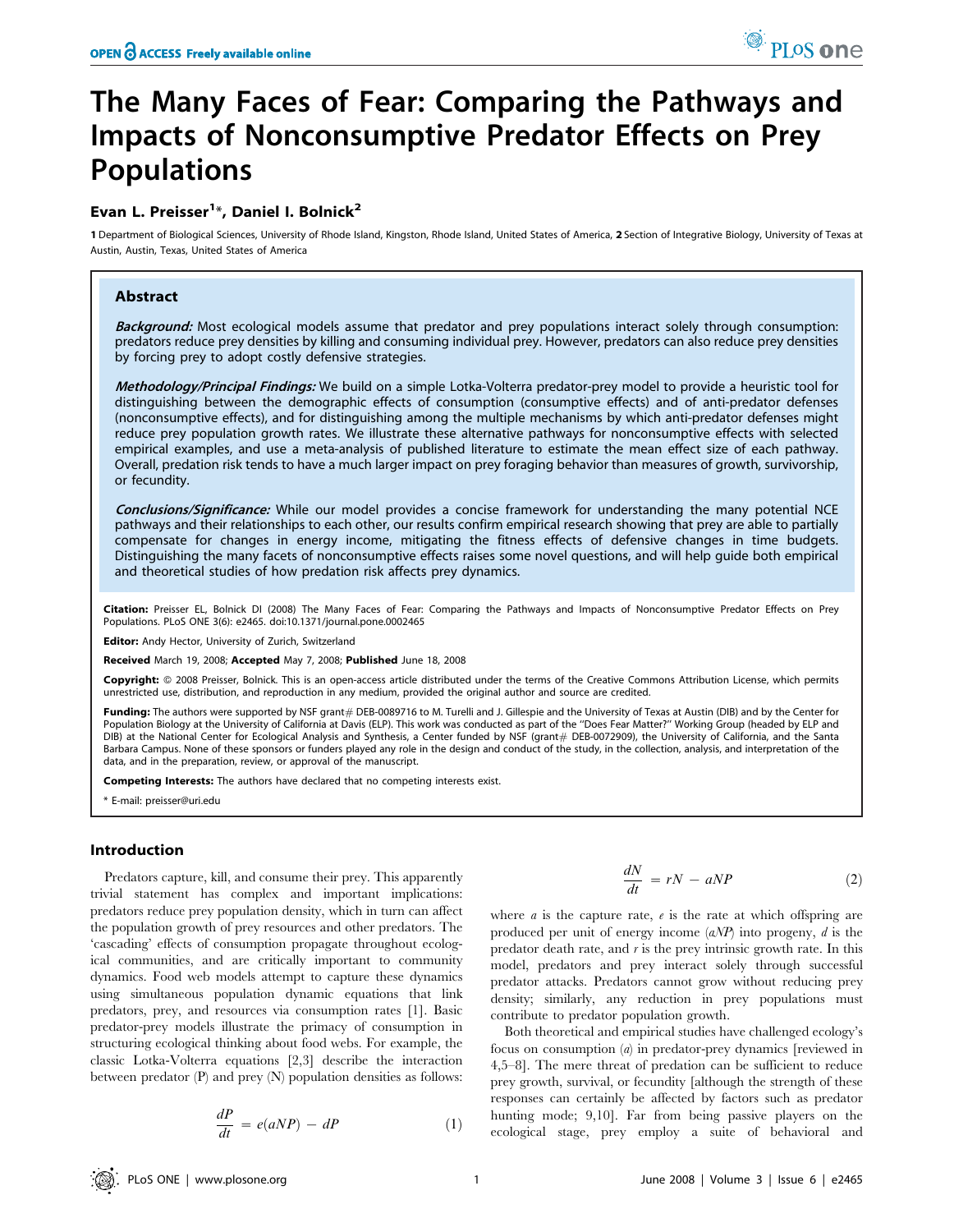morphological defenses to avoid predation. These defensive strategies often have significant costs that reduce prey fecundity or survival. Predators can thus affect prey populations both by direct consumption (consumptive effects, 'CE') and by inducing costly defensive changes in prey traits [nonconsumptive effects, 'NCE', also called 'trait-mediated effects' by some researchers; 11].

In the past decade, numerous experimental studies have measured the magnitude of NCE, a previously underappreciated class of predator effects. The results have been quite variable: NCE appear to dominate some interactions [e.g., 12], and be weak or absent in others [e.g., 13]. Despite this heterogeneity, it has become clear that NCE are common and that they can have powerful effects on prey populations. A recent meta-analysis found that NCE often rival the effect of CE on prey populations [14]. This result aligns with theoretical predictions [8,15–17] that NCE play an important role in structuring predator-prey interactions, and suggests that the exclusive focus on consumption characteristic of most predator-prey models (Lotka-Volterra and its offshoots) can be misleading.

The integration of NCE into predator-prey theory is clearly critical for progress towards a comprehensive understanding of predator-prey dynamics. We seek to assist such integration by distinguishing among multiple biologically distinct mechanisms by which predator intimidation can affect prey density and, thus, population dynamics. Our hope is that distinguishing among these mechanisms may make it easier to contrast outcomes from different study systems, draw general inferences, and more effectively connect empirical results with predictive models. We develop this framework by systematically expanding the term in the Lotka-Volterra equation through which the effects of predator NCE are manifest, the intrinsic growth rate  $(r)$ . Our intent is not a mathematical analysis of the resulting framework; rather, we examine the different ways in which  $r$  might respond to predator density, using the Lotka-Volterra model as a heuristic tool for identifying potential NCE pathways and clarifying the relationships between them. Because different types of prey defenses may have distinct ecological effects, genetic causes, and evolutionary consequences, such a classification scheme may help distinguish between biologically distinct types of interactions, allowing a more comprehensive and more mechanistic description of predator-prey dynamics. We integrate our explication of this framework with a metaanalysis of published literature assessing (where possible) the mean effect sizes of both the individual and combined pathways of nonconsumptive predator effects.

### Methods

#### Diverse pathways of nonconsumptive predator effects

Different mechanisms of nonconsumptive effects can be categorized by either: 1) the type of trait that is changed in response to predation risk; or 2) the way in which trait changes impact prey population growth. While these two systems may often overlap, they are not identical. We chose the latter approach in this review because it has clear and direct implications for prey (and hence community) dynamics. Traditional Lotka-Volterra equations represent decreases in prey density due to consumption (the term  $-aNP$  in eq 2). Prey defenses intended to mitigate this mortality rate may incur costs that reduce population growth in other ways, reflected in changes in the population's intrinsic growth rate (r) which depend on prey behavior, physiology, and life history. The trade-off between  $r$  and  $a$  has been the subject of numerous theoretical studies indicating that prey may optimize their expected fitness by trading off reduced  $r$  for reduced predation [lower a; reviewed in 8,18].

Our approach is to illustrate how  $r$  may be subdivided into a number of mechanistic variables that can reflect some of the major biologically-distinct pathways by which NCE might arise. This offers an improvement over  $r$ , which is a phenomenological parameter that cannot provide insight into the pertinent prey traits, or the functional relationship of these traits with predator density and prey growth rates. Rather than provide an exhaustive list, our approach seeks to illustrate the major categories of NCE that have been commonly evaluated by empiricists.

Population growth depends first on the rate of net energy income that can be put towards reproduction  $(E_{net})$ . The net energy income is the difference between the rate of gross energy income  $(E_{\text{meas}})$  and a rate of energetic expenditure necessary for nonreproductive functions  $(\chi,$  reflecting metabolism, growth, defensive structures, etc.). We further subdivide the gross energy income rate into two components: the foraging effort  $(t_f, e.g., t)$  he proportion of time spent foraging per day), and the energy income per unit foraging time  $(E/t)$ . Equivalently one might measure distance traveled per day while foraging, and energy income per unit distance. Splitting  $E_{\text{cross}}$  in this way allows the separate consideration of potentially independent facets of foraging biology that can have distinct ecological impacts (see below). This net rate of energy acquisition,

$$
E_{net} = (E/f) t_f - \chi \tag{3}
$$

is available for reproduction, with offspring produced at a rate  $bE_{net}$ . The rate of population growth  $(r)$  is the difference between this birth rate  $(bE_{net})$  and losses due to a background mortality rate (m). If we are dealing with a geographically bounded subpopulation rather than an entire species, the local population density may also be modified by immigration  $(i)$  or emigration rates (e). The proportion of individuals available to emigrate is realistically a function of the number of local individuals, whereas the number of immigrants may be density-independent or densitydependent (we assume the former here). We thus substitute the following in place of the intrinsic population growth:

$$
rN = \left[ b \left[ \left( \frac{E}{t} \right) t_f - \chi \right] - m - e \right] N + i \tag{4}
$$

Unlike traditional Lotka-Volterra equations in which  $r$  is a constant, the terms in equation (4) can be variable. Each term (except  $\mathcal N$ ) is a function of the prey's behavior, physiology, or biotic or abiotic environment, which in turn depends on the perceived level of risk. Changes in these terms in response to predation risk reduce the attack rate, a, but also yield nonconsumptive effects of predators on prey density.

Our development and discussion of the model presented in equation (4) requires several caveats. First, we use our expansion of the Lotka-Volterra equations as a conceptual framework rather than as a mathematical model per se; our formulation is thus neither intended nor immediately suitable for dynamical analysis. Such a procedure would require specifying the functional response curves for these different parameters, some of which have been analyzed independently [e.g., foraging effort; 19,20,21] while others have yet to be considered. The model instead provides a heuristic guide to both the major NCE pathways and their relationships, and similar specification for NCEs could be done for any predator-prey model. Second, NCE could also result in changes to other parts of the Lotka-Volterra equation. For instance, NCE that alter prey nutritional value or the efficacy of prey defenses may also affect predator-prey dynamics via changes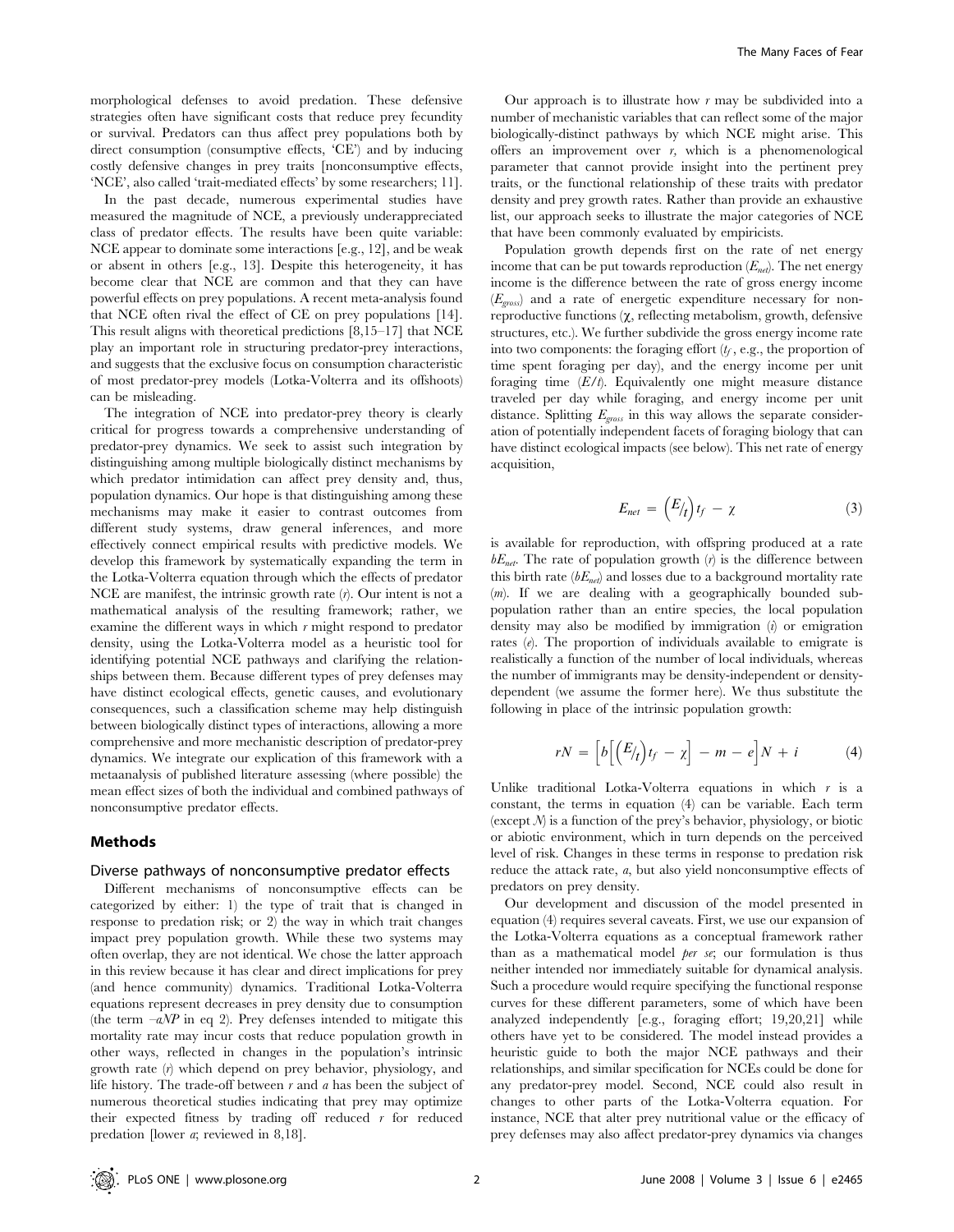in the efficiency with which predators convert prey biomass  $(e)$  or the rate at which prey are successfully attacked (a). Predators also modify prey growth rates, and life history schedules, which would have to be incorporated into size or age-structured models. While such feedback processes are clearly important, their detailed explication is beyond the scope of a general review such as ours. Finally, a conceptual framework of this sort necessarily glosses over an array of additional parameters (or further subdivisions of existing ones) that may sometimes prove important. Many of these parameters, and their theoretical underpinnings, have already been reviewed in detail [e.g., 8]; our framework and the accompanying metaanalysis is intended for a broader audience interested in the most widely documented types of NCE pathways, the connections that exist between them, and their relative magnitudes. However, we believe this model-based argument is helpful for explicitly considering different aspects of NCEs. The distinctions between these pathways are often glossed over in empirical studies, most of which are logistically constrained to measuring only one or a few of the mechanisms by which predators might impact prey dynamics.

#### Results

#### Foraging efficiency, E/t

Optimal diet theory suggests that animals adopt foraging strategies intended to maximize some fitness-related currency [reviewed in 22]. The most common assumption is that animals act to maximize the rate of energy income  $(E/t)$  while foraging. They do so by focusing on the subset of potential food resources providing the highest yield (due to energy content and/or handling time). While optimal diet theory can be successful at predicting foraging behavior [23], many of its more general formulations fail to consider the role of predation risk during foraging. Foraging prey may be less vigilant or more likely to be detected by predators. A prey's optimal diet may therefore not maximize  $E/t$ once predation risk is accounted for [16,19,20].

When energetically profitable habitats are accompanied by a high risk of predation, prey may choose less rewarding (low  $E/t$ ) habitats lower in risk. The tradeoff between optimal foraging effort and risk was formalized by Gilliam and Fraser [22] as the " $\mu$ /f rule'' – prey should forage in habitats with the lowest ratio of mortality  $(\mu)$  to foraging rate  $(f)$ . For example, juvenile bluegill sunfish avoid predatory largemouth bass by shifting from openwater habitat to safer but energetically less profitable shallow habitats [24]. Grasshoppers similarly avoid spider predation by shifting from highly nutritious grasses to less nutritious forbs [25,26]. Predators can also reduce energy income rates by modifying foraging behavior within a given habitat. To avoid predators, gray squirrels rejected higher E/t food items in favor of less rewarding foods that could be carried to a safe location for consumption [27]. The rate of energy income,  $E/t$ , may therefore frequently be a negative function of predator density [28].

#### Foraging effort,  $t_f$

In addition to reducing the prey's foraging efficiency (energy gained per unit time), predators often reduce the amount of time spent foraging per day [reviewed in 29]. While  $E/t$  and  $t_f$  can be combined in models to yield a single rate parameter  $(E_{\text{cross}})$ , they are biologically distinct. For instance, the presence of fish predators induces some freshwater snails to spend less time in the water, minimizing their time in aquatic habitats where they feed but are more vulnerable. The resulting decrease in foraging time can substantially affect the snails' fecundity [30,31]. In principle, the snail's foraging efficiency while in the water may be

independent of the length of time spent out of the water avoiding predators. Similarly, mammalian predators such as weasels and stoats intimidate voles into decreasing their foraging time, resulting in lower resource use [32] and reduced growth rates [33]. The fire ant Solenopsis geminata stops foraging and adopts a defensive posture in the presence of parasitoid phorid flies [34]. Although the flies cause only low levels of direct mortality (maximum frequency of parasitoid larvae in workers was  $\langle 3\% \rangle$ , they disrupt ant foraging enough to be effective biocontrol agents. Distinguishing between the foraging time and rate terms  $(t_f \text{ and } E/t)$  is important because prey reducing one term in response to predation risk may compensate by increasing the other. Furthermore, these two components of foraging behavior may have very different ecological consequences. Reduced foraging on existing resources merely reduces top-down control of the focal species' resources. In contrast, prey may completely switch to another less profitable prey species (changing  $E/t$  instead of  $t_j$ ), greatly changing topdown control on the two resource types without affecting the activity cycle of the forager. Consequently, the extent and nature of trophic cascades may greatly depend on the distinction between changes in foraging time versus efficiency.

#### Energetic costs,  $\chi$

Defenses against predation are not necessarily behavioral; inducible prey responses to predators can include phenotypic changes such as spines, chemical defenses, hormonal stress responses, or autotomy (the intentional loss of a body part in order to avoid predation). These energetically costly defenses often divert resources away from reproduction. Predator-induced defensive morphologies in *Daphnia pulex* are associated with decreases in longevity and clutch size, both of which affect population growth rate [35]. Crest induction in Daphnia requires a significant shift of energetic resources away from reproduction. Over a lifetime, crest induction in Daphnia required resources equivalent to 60 eggs [36]. Similarly, hoverfly larvae induce a lowfecundity winged morph in their aphid prey [37]. Autotomy can also affect organisms both directly (through the cost of regrowth) and indirectly (through less efficient foraging). Damselfly larvae that dropped their lamellae grew more slowly despite eating the same amount of food, suggesting either that digestive efficiency was reduced, or that regeneration was diverting resources from growth [38]. Stress may also simply lead to an overall increase in metabolic rate [reviewed in 39].

#### Effort devoted to reproduction, b

Reduced net energy income (a function of the three factors discussed above) can directly impact prey fecundity or survival, constituting a nonconsumptive predator effect on prey demography. However, predators can also reduce prey birth rates independent of their effects on energy income. Attracting a mate often entails high-profile activities that may also increase vulnerability to predators, and several studies have found reductions in mating effort when predation risk is high. Water striders reduce the number and duration of matings in the presence of predatory sunfish [40], while amphipods spend less time in amplexus in lakes with more intense fish predation [41]. Finally, several species of algae reduce recruitment when they detect chemical cues from Daphnia herbivores [42]. Long-lived algal species ceased reproduction until the concentration of Daphnia cues decrease; the resulting increase in generation time reduces overall population growth rates. In contrast, shorter-lived algal species tested in the same experiment showed no such delay.

The preceding example of delayed reproduction in algae raises a more general issue that neither our Lotka-Volterra formulation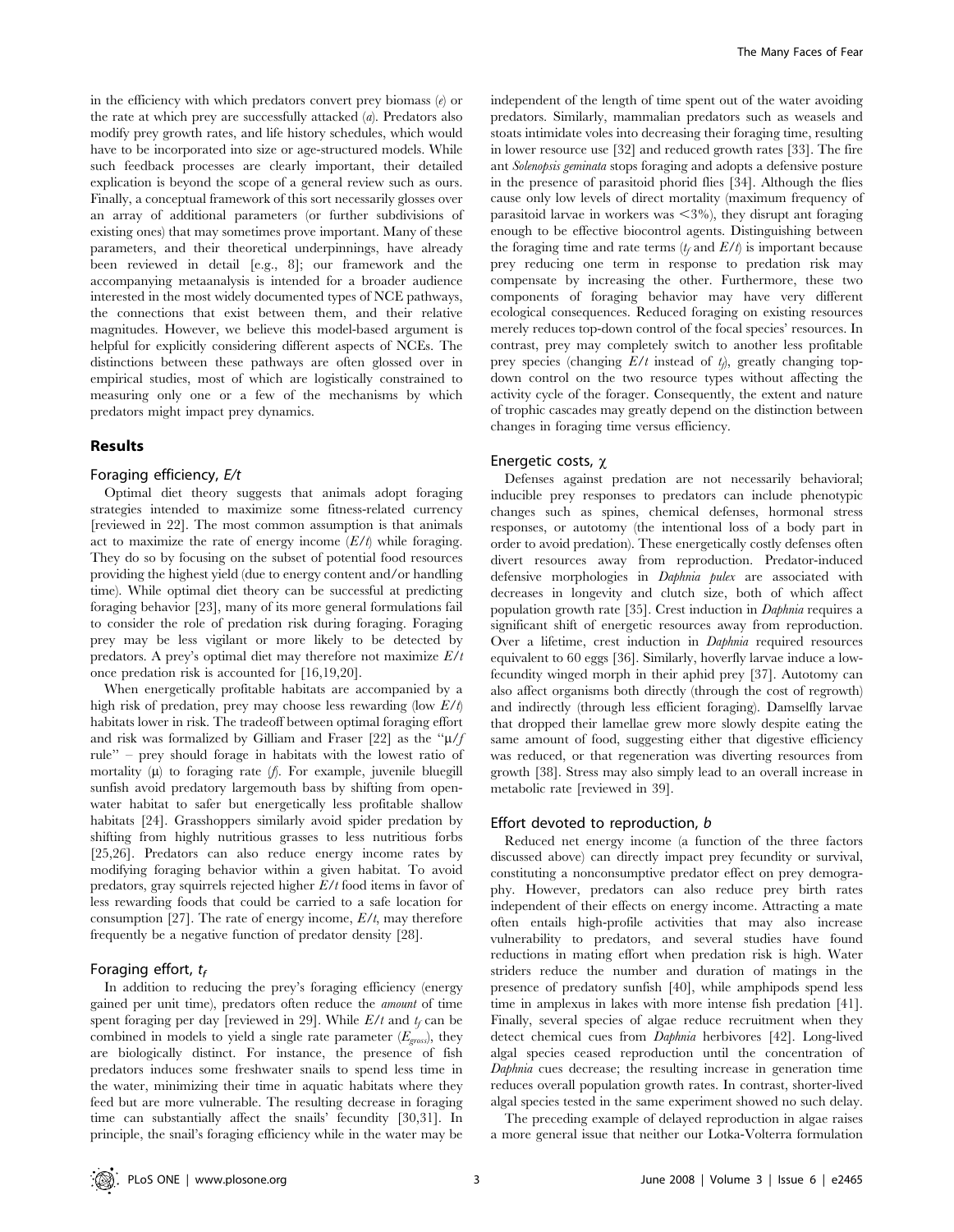nor our across-taxa metaanalysis (below) adequately addresses. Age-structured population models highlight the fact that a population's intrinsic growth rate depends on both the number of progeny and how quickly they are produced. Predation risk can have a number of conflicting effects on prey life history. While higher predation rates may favor faster maturation as prey try to reproduce before being eaten, reduced energy intake due to restricted foraging activity can slow growth rates, resulting in either smaller (and perhaps less fecund) prey, or delayed maturation. For instance, mayfly larvae exposed to a model of their fish predator took 50–80% longer to reach maturity than larvae in a predator-free control [43]. While risk-induced changes in life history clearly affect population growth rates, predation risk may accelerate development in one species and delay it in another. A multi-taxa metaanalysis like ours thus seems unlikely to effectively assess the 'true' cost of predation risk on prey development (assessed as time to maturity, length of time per instar, etc.); as a result, we chose not to examine development time per se in our meta-analysis.

#### Mortality rates not due to consumption, m

Predator effects on prey fecundity are compounded by additional non-consumptive effects on prey survival (m, equation 6). For instance, non-lethal spiders whose mandibles were glued shut nonetheless had strong starvation-mediated effects on grasshoppers [25]. Grasshoppers that switched from grasses to forbs to minimize predation risk not only grew less, but also had higher mortality rates. While it is counterintuitive that prey would accept starvation over being eaten, such strategies may evolve if a marginal increase in the probability of starvation is less than the corresponding marginal decrease in the probability of being captured.

Background mortality rates can depend on predator density in other ways, including failed attacks leading to injury, or increased acceptance of other risk factors. Aphids that drop off host plants to escape predators experience high mortality rates on the ground because of stressful abiotic conditions such as high temperatures [44]. Cues from predatory gastropods induce mussels to close their shells; the mussels are unable to respire with their shells closed and suffer hypoxic conditions that significantly increase their mortality rates [45].

#### Immigration and emigration (e,i)

Depending on the spatial scale used to define a population, predators can reduce local population density via shifts in the net immigration rate. This behavior has been extensively explored in research involving drift-dispersing aquatic stream invertebrates [reviewed in 46]. Chemical cues from fish or predatory invertebrates induce mayflies and other invertebrate species to increase the rate at which they enter the water column to drift out of local populations. Predator-induced emigration has also been noted in fish [47], marine invertebrates [48], and terrestrial insects [49].

Immigration can also be affected by predator cues. For instance, predatory sunfish with their mouth sewn shut nonetheless reduce hydrophilid beetle densities; predator cues both lower the reproductive activity of resident beetles and reduce the rate at which new beetles colonize the area [50]. While such changes reduce local population densities, they do not necessarily affect the overall metapopulation size of the species or individuals' fitness. However, dispersing animals often experience both energetic costs and increased risks, which may reduce overall population density. A drifting stream invertebrate can forego foraging opportunities, fail to find suitable habitat, or increase the rate at which it encounters other predators. This last possibility highlights the fact that NCE can also occur via interactions with a third species.

Because the effects of migration on prey density are scaledependent (i.e., local-scale changes in prey density might yield no detectable density differences at the landscape level), it would be inappropriate to calculate a 'mean' effect size across studies spanning an array of different spatial scales [51]. This does not mean, however, that local-scale interactions between predators and their prey are not substantively affected by emigration [52]. When the relative effects of consumption and predator-induced emigration on prey density were compared for a series of experimental studies conducted at different spatial scales, emigration appeared to have an equal or greater effect on prey density than consumption for studies of experimental venues ranging from  $\leq$ 1 to 35 m in length [53].

## Meta-analysis of NCE pathways

Methods: The vast majority of published empirical studies of NCE evaluate only one, or a few, of the preceding pathways. We therefore used meta-analysis to evaluate whether the empirical literature reveals whether some NCE pathways have a consistently large or small effect. We built upon the data set described in Preisser et al. (2005; see this reference for detailed information on search criteria); briefly, we searched for published literature that experimentally assessed the nonconsumptive effect of predators on various prey life-history indices. Because of our interest in the population-level effects of NCE, only papers providing data on one or more of the following prey indices were included in the database: growth (increase in mass or length over time, etc.), fecundity (offspring/female, clutch size, etc.), and survival (% surviving to end of experiment, etc.). All papers fitting the above criteria were also searched for the following indices: activity (% moving per observation, etc.), habitat use (% of time out of shelter, etc.), and feeding rate (resources consumed per unit time, etc.). Data were taken directly from the text or tables, or extracted from graphs or figures. If a study provided data on multiple predatorprey pairs, or on the same predator-prey interaction in substantively different conditions (high versus low nutrient levels, complex versus simple environments, etc.), we treated these studies as independent data points in our analyses in order to address the range of possible conditions in which NCE might be important [e.g., 14,54,55]. If a study examined the same predator-prey pair at different sizes or developmental stages (i.e., a predator's effect on early- versus late-instar prey), we chose the combination with the largest prey/ predator size ratio.

The final 1034-line dataset was generated using 230 papers and included 135 predator species, 179 prey species, and 299 predatorprey species combinations (Appendix S1). There are more entries than there are predator-prey combinations because some pairwise interactions were measured in multiple studies, in multiple contexts (resource levels, predator densities, etc.), or for more than one pathway. The database was heavily weighted towards aquatic systems (963 of 1047 total lines; 92%), leading us to analyze aquatic and terrestrial systems separately. For each line in the dataset we calculated the log response ratio (lnRR) effect size, measured as ln (mean experimental response/mean control response); this procedure is recommended for use with ecological data [56]. We calculated mean effect sizes in terrestrial and aquatic systems using a random-effects model in MetaWin 2.1.4 [57]. While we report mean effect sizes in terrestrial systems for completeness, the relative scarcity of data from these systems suggests that the results of our terrestrial analyses should be treated with caution. We used a bootstrapping routine to calculate 95% confidence intervals around the mean effect size; we chose this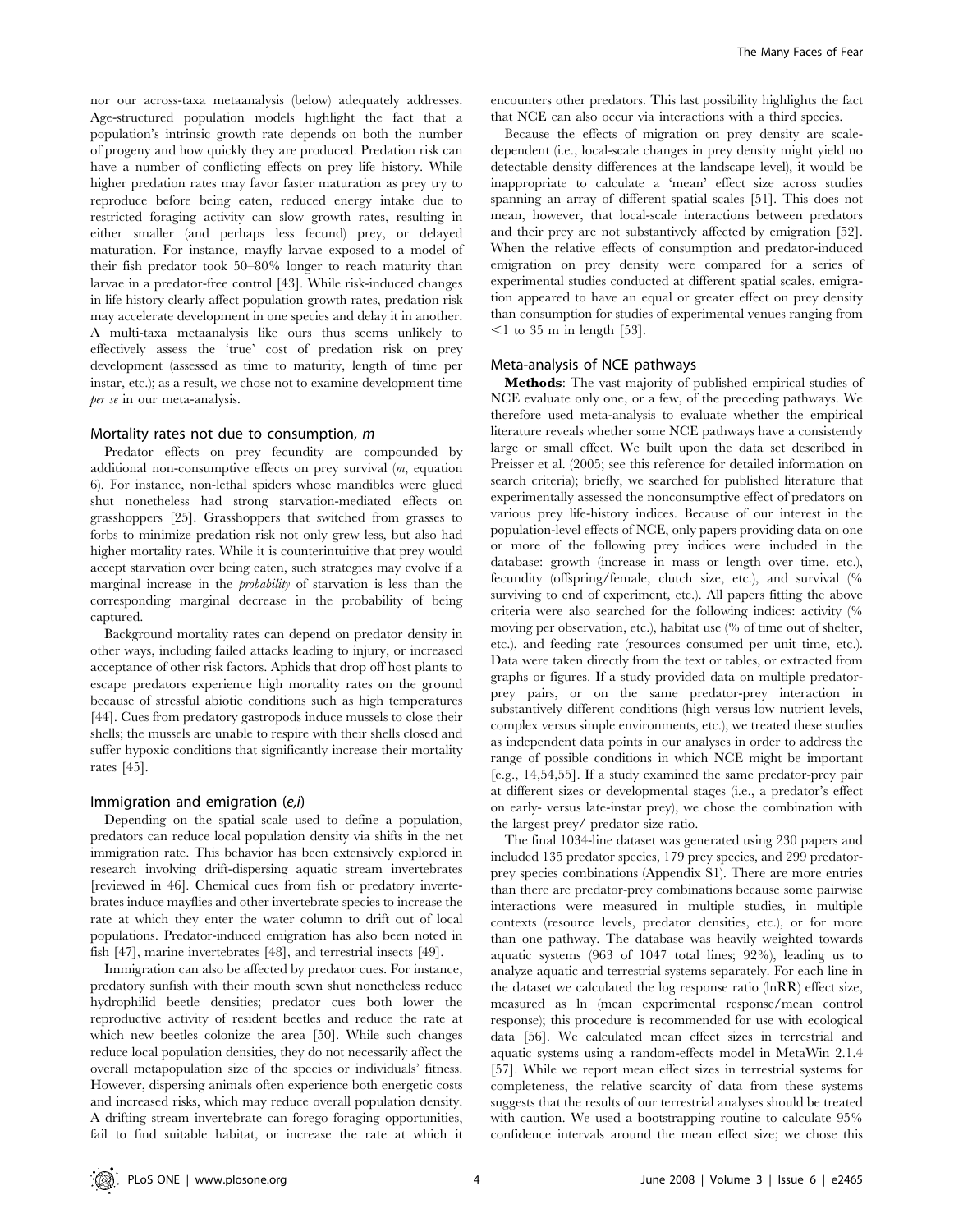procedure to address the fact that the data appeared to be nonnormally distributed. Note that, as with any meta-analysis, these estimates represent mean effects that have substantial variance among studies. The precise magnitude of NCE for any of these variables will likely be highly context-dependent even for a given predator-prey species pair. The value of the meta-analysis is to evaluate whether there are aggregate trends across disparate systems and conditions. We calculated Spearman's rank-order correlation,  $r_s$ , for each dataset in order to test for potential publication bias [57–59].

Results (Table 1): Predator cues strongly affected prey behavioral indices such as feeding rate, overall activity level, and the use of exposed versus sheltered habitats. In aquatic systems, the presence of predator cues reduced prey feeding rate and overall activity by an average of 57% and 42%, respectively (45% and 34% in terrestrial systems). Although indices of prey fitness such as growth and fecundity were less strongly affected, predator cues decreased prey growth and fecundity by an average of 8% and 10% in aquatic systems (9% and 23% in terrestrial systems). Even though it seems unlikely that predation risk alone would increase prey mortality, predator cues decreased prey survival by 5% in aquatic systems (3% in terrestrial systems). All of the preceding trends are significantly different from null hypotheses of no effect. There was no significant difference in effect size between terrestrial and aquatic interactions for any of the six variables (all  $p > 0.10$ ). Tests for potential publication bias found no significant correlation between effect size and sample size  $(r_s, p>0.05)$  in all cases, suggesting that file-drawer effects did not strongly bias our results.

#### Beyond 2-species models: Interaction modification

Equations involving only two species cannot fully account for all potential NCE. This is because predators may also modify prey population dynamics by altering the prey's interactions with other species. 'Interaction modification' constitutes a major pathway for NCE and includes the consequences of predator-predator interactions and the effect of predator intimidation on interspecific prey competition. In a Lotka-Volterra context, we might say that the loss of prey to a second predator  $(-a2PC_2)$  is in part a function of the density of the first predator  $(C_1)$ .

By inducing defensive phenotypes in their prey, predators can change the rate at which prey are consumed by other predator species [60]. These modifications may be beneficial for the prey (predator-predator inhibition) or detrimental (facilitation). Research by Dayton (1973) illustrates how such interaction modifications relate to NCE. Pisaster starfish induce a defensive response in their sea urchin prey: the urchins attempt to move away from the starfish. Because the urchins then have fewer tube feet connected to the substrate, they are more likely to be torn off the rocks by wave action. These displaced urchins are more likely to be eaten by sea anemones [61]. Pisaster consequently reduces urchin density both by consuming them, and by increasing the rate at which they fall prey to anemones. These two mortality rates constitute the consumptive and nonconsumptive effects of Pisaster, respectively, even though the latter entails a consumptive effect by anemones. While we restrict our attention to predator-predator interactions mediated by prey defensive responses, it is worth noting that direct interactions among predators such as interference competition may have similar effects, and there is some semantic justification for including those as NCE sensu lato.

Predator-predator interactions that affect prey survival or population growth rates appear to be widespread. The carnivorous amphipod Gammarus duebeni increases the emigration rate of mayfly nymphs, making them more likely to be found and eaten by salmon [62]. Similarly, aphids dropping off their host plant to avoid foliage-dwelling predators are more likely to come into contact with ground-dwelling predators [63]. Predator-predator interactions may not, however, always provide harmful to their prey; egrets, for instance, induce schooling behavior in juvenile spot that reduced their vulnerability to predatory fish [64]. Movements by crayfish can also distract predatory bass, allowing their shared prey, sculpin, to escape [65].

Nonconsumptive predator effects can also arise from multispecies interactions such as interspecific competition [34,66] or mutualism [67]. When predator-induced behaviors or phenotypes modify the prey's interactions with other species, the predator indirectly affects the prey's population dynamics. Predators that cause their prey to switch to forage in alternative microhabitats are likely to affect the degree to which the prey compete with other species. The interspecific competition term  $\alpha_{1,2}$  can thus be viewed as a function of predator threat levels and another potential NCE pathway.

#### The value of distinguishing among NCE pathways

The empirical examples described above illustrate a number of biologically distinct routes by which predators can affect prey population growth beyond simple consumption. The classification scheme represented in equation (4) provides a heuristic tool for distinguishing among these mechanisms. We see several advan-

| Table 1. Mean effect size magnitude of predator risk relative to control treatments in aquatic and terrestrial systems |  |
|------------------------------------------------------------------------------------------------------------------------|--|
|------------------------------------------------------------------------------------------------------------------------|--|

|                                   |                        |                                                                            | <b>Aquatic Systems</b>            |                              | <b>Terrestrial Systems</b>        |                              |  |
|-----------------------------------|------------------------|----------------------------------------------------------------------------|-----------------------------------|------------------------------|-----------------------------------|------------------------------|--|
| <b>Prey Characteristic</b>        | <b>Term in Model</b>   | Variable(s) assessed in<br>metaanalysis                                    | $#$ interactions<br>$(\#$ papers) | mean effect size<br>(95% CI) | $#$ interactions<br>$(\#$ papers) | mean effect size<br>(95% CI) |  |
| Foraging Efficiency               | E/t                    | feeding rate (e.g., resources eaten/<br>time)                              | 52 (22)                           | $0.43$ $(0.29, 0.60)$        | 8(7)                              | 0.55(0.28, 0.98)             |  |
| Foraging Effort                   | $t_f$                  | activity (e.g., distance moved/time)                                       | 149 (50)                          | $0.58$ $(0.52, 0.65)$        | 10(8)                             | $0.66$ $(0.42, 0.96)$        |  |
| Foraging Effort                   | $t_f$                  | habitat choice (e.g., % time in open 73 (26)<br>versus sheltered habitats) |                                   | $0.63$ $(0.53, 0.74)$        | 1(1)                              | N/A                          |  |
| Net Energy Income                 | $[(E/t)t_f - \gamma]$  | growth rate (e.g., length or biomass 491 (147)<br>increase/time)           |                                   | $0.92$ (0.90, 0.94)          | 27(17)                            | $0.91$ (0.87, 0.95)          |  |
| Fecundity                         | $b[(E/t)t_f - \gamma]$ | fecundity (e.g., offspring/individual)                                     | 118 (42)                          | 0.90(0.82, 0.99)             | 25(15)                            | $0.77$ (0.70, 0.85)          |  |
| Non-consumptive Prey<br>Mortality | m                      | survival (e.g., % prey surviving)                                          | 80 (30)                           | 0.95(0.93, 0.97)             | 14(9)                             | 0.97(0.94, 0.99)             |  |

doi:10.1371/journal.pone.0002465.t001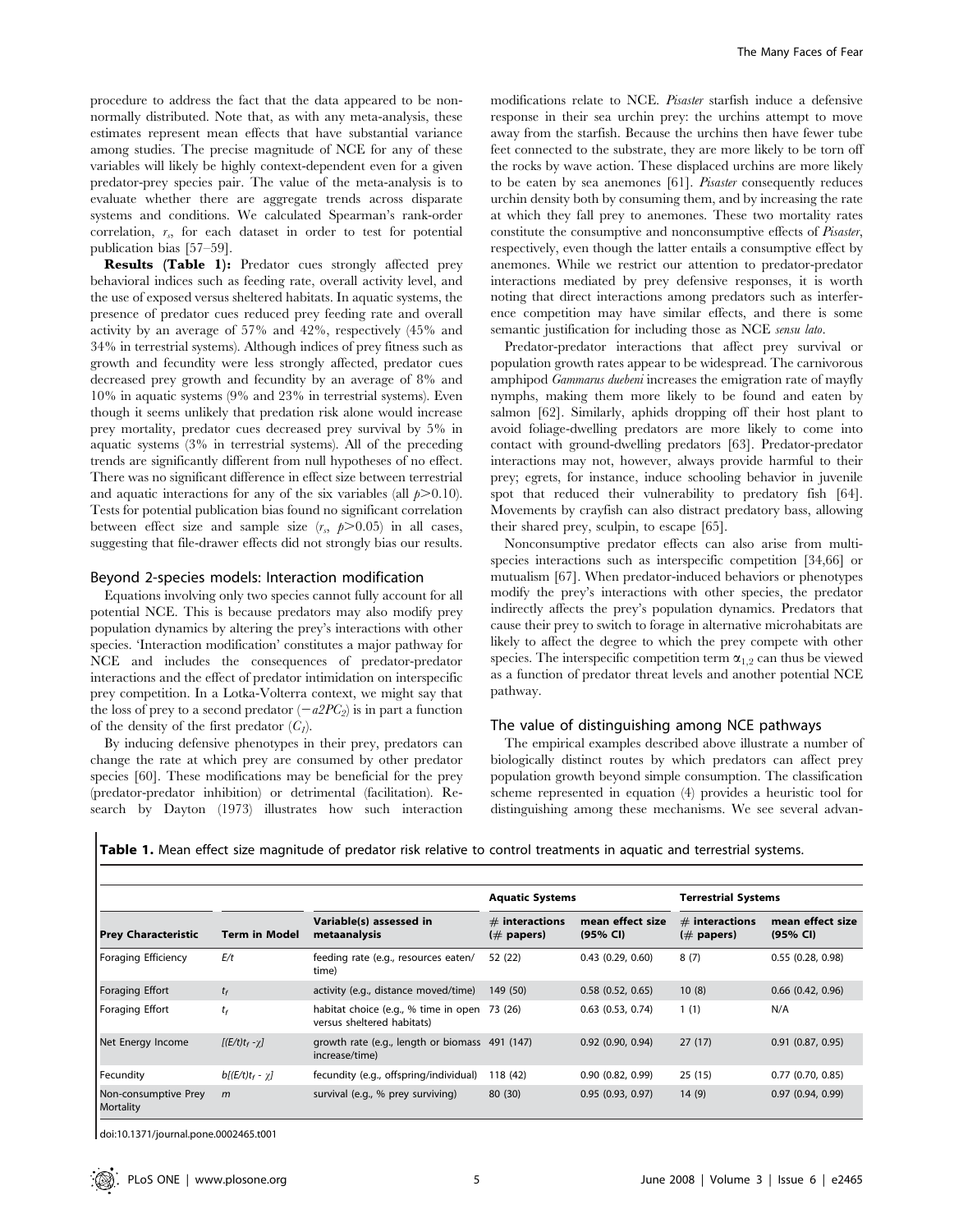tages to using this scheme as a means of distinguishing among the different mechanisms underlying nonconsumptive predator effects.

First, the mechanisms have different implications for community dynamics and energy flow within a community. Changes in  $E/t$  are often associated with prey shifting between resources, releasing some resources from consumption while increasing use of others. In contrast, changes in other parameters (e.g.,  $t_j$ ) do not shift the burden of consumption between different species of resources. Hence, NCE involving changes in  $E/t$  may have fundamentally different community- and ecosystem-level effects than other NCE mechanisms. Changes in  $t_f$  reduce the total flow of energy through the prey species, whereas changes in  $m$ ,  $e$ ,  $i$ , or  $(-a_2PC_2)$  simply redirect where the energy flows. The mechanisms may also require different temporal or spatial scales. Although emigration can almost instantly deplete a local prey population, phenotypic plasticity that redirects energy away from reproduction may have effects that are slow relative to direct consumptive effects.

Phenotypic traits affecting foraging strategies, time allocation, resource allocation, and dispersal behavior may have different genetic architectures, which will affect the likelihood of their evolution. It seems likely that, when faced with a novel predator, prey are more likely to adopt highly plastic behavioral defenses than physiologically based defenses. On the other hand, if physiological defenses have higher heritability than behavioral traits, they may be more readily optimized by natural selection.

Finally, our classification scheme suggests that studies measuring a single NCE pathway will not accurately reflect the actual cumulative interaction strength. Predator-induced decreases in energy income require measurements of both foraging time, and the rate of energy return per unit time. Short-term studies that examine only energetic changes may unwittingly miss the effects of predators on prey fecundity. Field enclosures used to eliminate prey emigration (so that reductions in prey density can be attributed to mortality) also remove an often-significant mechanism by which predators reduce local prey population density. Studies on prey mortality rates may miss effects on fecundity. Finally, changes in one variable may be compensated for by changes in another [68,69]. We are not aware of any study that has measured all the components of NCE we have described here. Consequently, nearly all studies of NCE (except those of prey population growth rate itself) may significantly under- or overestimate population level effects of predation risk. While established experimental designs for measuring NCE (e.g., including a 'non-lethal' predator treatment alongside control and predator-present manipulations) are an important advance, they are not presently suited for evaluating these multifarious effects of predator intimidation of prey.

### Discussion

We have argued that using Lotka-Volterra equations to address chronic predator effects provides a simple yet fairly general framework for illustrating the fact that predators affect prey dynamics both through consumption (a) and by changing prey population growth rates  $(r)$ . These growth rates are in turn a complex function of energy income, energy allocation, mating effort, survivorship, emigration and immigration, all of which depend on prey behavior and physiology. Prey respond to predation risk by changing their behavior and physiology, which in turn can affect population growth rates.

Our metaanalysis confirms that different NCE pathways respond quite differently to predation risk. Behavioral indices such as prey activity, feeding rate, and the use of open versus

sheltered habitats were most affected by predator cues, with  $\sim$ 40– 60% changes in the predation risk versus control treatments. The large number of aquatic studies in our dataset, in conjunction with the relatively tight confidence intervals surrounding the mean effect size estimates, argues that our results are likely to be robust. Although we were unable to obtain similar sample sizes for terrestrial systems, there were no significant between-system differences in mean effect size for any of the tested metrices.

The large changes in prey behavior noted above were mirrored by smaller changes in 'fitness-related' metrices like growth, fecundity, and even mortality. This finding has several potential (non-exclusive) explanations. First, prey may simply shift their activity budget temporally; predator cues can increase nocturnal activity in a variety of species [e.g., 70]. Second, reductions in one behavior may be offset by increases in another; prey that reduce overall activity levels may, for example, become more efficient at capturing and consuming resources. Third, organisms facing the looming prospect of substantial reductions in growth, fecundity, and survival are likely to eventually increase foraging activity regardless of predation risk [71,72]. All of the aforementioned mechanisms are consistent with Lima and Bednekoff's riskallocation hypothesis, which states that, ''… the antipredator efforts exhibited in each state of [acute versus chronic] risk are not independent but are inextricably linked.'' [p. 650 in 73]. By extension, the trade-offs made by prey are likely to be evolutionarily reasonable in that NCE that negatively affect r (e.g., diverting energy from reproduction into chemical or physical defenses) may also positively affect per-capita prey growth through reductions in 'a' (capture rate). Finally, there is also increasing evidence that some organisms are capable of partially decoupling foraging activity and growth via changes in digestive physiology [68,69]. Regardless of mechanism, our results suggest that while prey can somewhat compensate for the effects of predation risk, their compensatory response(s) cannot completely buffer the organism against significant decreases in growth, fecundity, and survival.

Despite our increased knowledge of the possible pathways and impacts of NCE, several questions remain unresolved. First, what is the functional relationship between each variable in equation (4) and predation risk? Theoretical treatments of NCE have been predominantly focused on a subset of these variables, and few models have considered the joint action of multiple factors. Complicating the matter, these functional relationships may change with ecological conditions such as resource availability [71]. Second, what is the relative frequency of the various NCE pathways? Are particular NCE pathways generally more likely to evolve in response to predation risk: for example, when should individuals carry out defensive actions that compromise energy gain rather than mating effort? What trade-offs exist between different NCE pathways? Third, how does this multi-faceted view of NCE affect strategies for empirical studies? One concern is that, by focusing on a single aspect of chronic predator effects, studies will tend to under-estimate the total impact of predation risk. On the other hand, the results of our metaanalysis suggest that prey may be capable of compensating for costs at one level by adjusting another trait (e.g., increasing foraging time to compensate for reduced foraging rate). Most studies document a single component of intimidation, or else lump several of them together. For instance, a study showing increased emigration with predation risk tells us nothing about the foraging rates or reproduction of the remaining individuals. Given the apparently widespread effect of NCE, it is important that studies of predator-prey interactions account for their potential fitness and community effects. To the extent to which the diverse mechanisms of these behavioral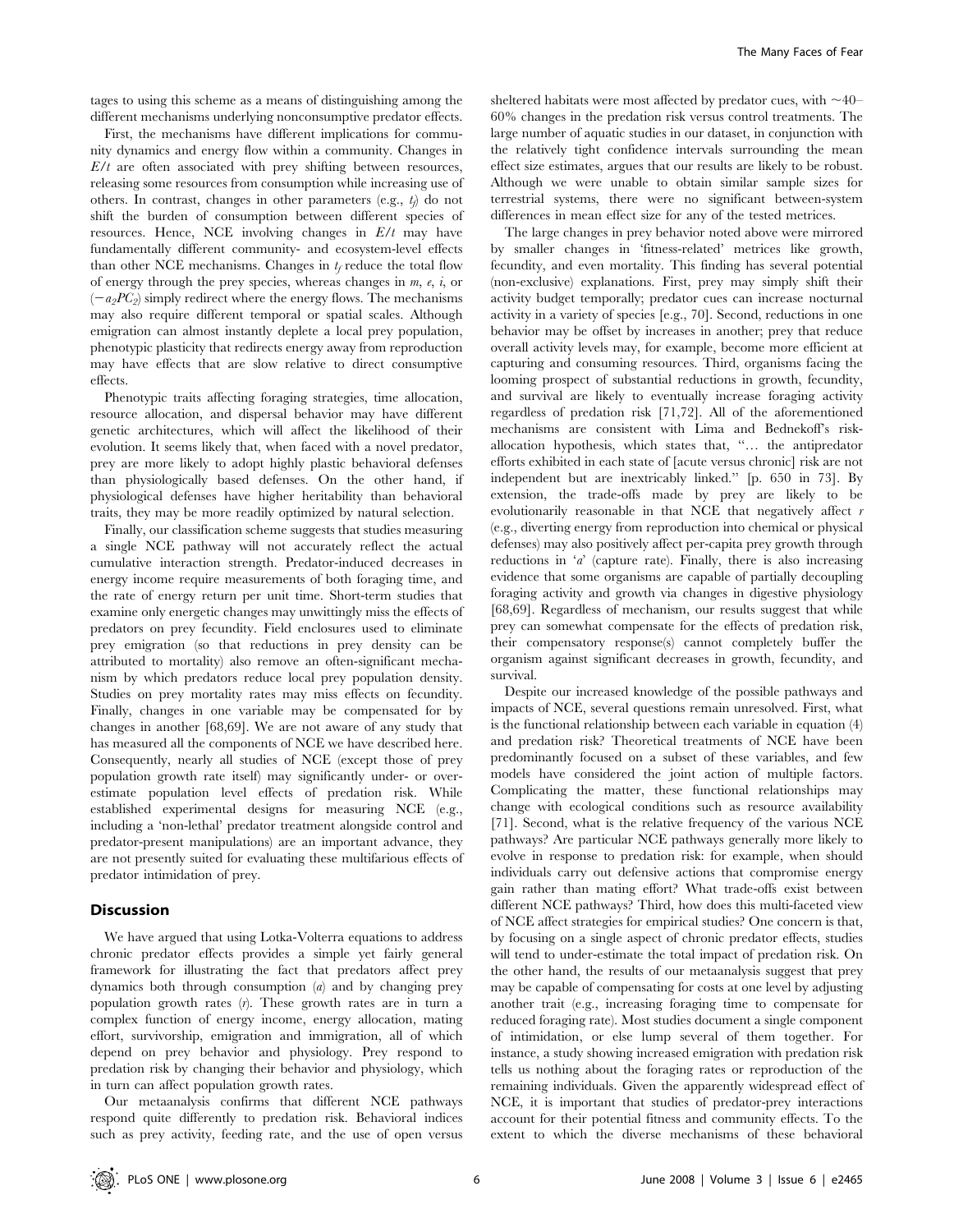interactions have different effects, discriminating among them empirically will allow us to better evaluate their consequences.

## Supporting Information

#### Appendix S1

Found at: doi:10.1371/journal.pone.0002465.s001 (0.04 MB PDF)

#### References

- 1. Murdoch W, Briggs C, Nisbet R (2003) Consumer-resource dynamics. Princeton, NJ: Princeton University Press.
- 2. Lotka AJ (1925) Elements of Physical Biology. Baltimore: Williams & Wilkins.
- 3. Volterra V (1926) Fluctuations in the abundance of a species considered mathematically. Nature 118: 558–560.
- 4. Lima S, Dill L (1990) Behavioral decisions made under the risk of predation: a review and prospectus. Canadian Journal of Zoology 68: 619–640.
- 5. Lima S (1998) Stress and decision making under the risk of predation: recent developments from behavioral, reproductive, and ecological perspectives. Advances in the Study of Behavior 27: 215–290.
- 6. Werner E, Peacor S (2003) A review of trait-mediated indirect interactions in ecological communities. Ecology 84: 1083–1100.
- 7. Schmitz O, Krivan K, Ovadia O (2004) Trophic cascades: the primacy of traitmediated indirect interactions. Ecology Letters 7: 153–163.
- 8. Bolker B, Holyoak M, Krivan V, Rowe L, Schmitz O (2003) Connecting theoretical and empirical studies of trait-mediated interactions. Ecology 84: 1101–1114.
- 9. Preisser E, Orrock J, Schmitz O (2007) Predator hunting mode and habitat domain affect the strength of non-consumptive effects in predator–prey interactions. Ecology 88: 2744–2751.
- 10. Schmitz O (2008) Effect of predator hunting mode on grassland ecosystem function. Science 319: 952–954.
- 11. Abrams P (2007) Defining and measuring the impact of dynamic traits on interspecific interactions. Ecology 88: 2555–2562.
- 12. Blaustein L (1997) Non-consumptive effects of larval Salamandra on crustacean prey: can eggs detect predators? Oecologia 110: 212–217.
- 13. Dahl J (1998) Effects of a benthivorous and a drift-feeding fish on a benthic stream assemblage. Oecologia 116: 426–432.
- 14. Preisser E, Bolnick D, Benard M (2005) The high cost of fear: behavioral effects dominate predator-prey interactions. Ecology 86: 501–509.
- 15. Abrams P (1990) The effects of adaptive behavior on the type-2 functional response. Ecology 71: 877–885.
- 16. Abrams P (1991) Strengths of indirect effects generated by optimal foraging. Oikos 62: 167–176.
- 17. Luttbeg B, Rowe L, Mangel M (2003) Prey state and experimental design affect relative size of trait- and density-mediated indirect effects. Ecology 84: 1140–1150.
- 18. Abrams P (1995) Implications of dynamically variable traits for identifying, classifying, and measuring direct and indirect effects in ecological communities. American Naturalist 146: 112–134.
- 19. Abrams P (1982) Functional responses of optimal foragers. American Naturalist 120: 382–390.
- 20. Abrams P (1984) Foraging time optimization and interactions in food webs. American Naturalist 124: 80–96.
- 21. Abrams P (1991) Life history and the relationship between food availability and foraging effort. Ecology 72: 1242–1252.
- 22. Gilliam J, Fraser D (1987) Habitat selection under predation hazard: test of a model with foraging minnows. Ecology 68: 1856–1862.
- 23. Sih A, Christensen B (2001) Optimal diet theory: When does it work, and when and why does it fail? Animal Behaviour 61: 379–390.
- 24. Werner E, Gilliam J, Hall D, Mittelbach G (1983) An experimental test of the effects of predation risk on habitat use in fish. Ecology 64: 1540–1548.
- 25. Schmitz O (1998) Direct and indirect effects of predation and predation risk in old-field interaction webs. American Naturalist 151: 327–342.
- 26. Beckerman A, Uriarte M, Schmitz O (1997) Experimental evidence for a behavior-mediated trophic cascade in a terrestrial food chain. Proceedings of the National Academy of Sciences USA 94: 10735–10738.
- 27. Lima S, Valone T (1986) Influence of predation risk on diet selection: a simple example in the gray squirrel. Animal Behaviour 34: 536–544.
- 28. Downes S (2001) Trading heat and food for safety: costs of predator avoidance in a lizard. Ecology 82: 2870–2881.
- 29. Brown J, Kotler B (2004) Hazardous duty pay and the foraging cost of predation. Ecology Letters 7: 999–1014.
- 30. Langerhans R, DeWitt T (2002) Plasticity constrained: over-generalized induction cues cause maladaptive phenotypes. Evolutionary Ecology Research 4: 857–870.
- 31. McCollum E, Crowder L, McCollum S (1998) Complex interactions of fish, snails, and littoral zone periphyton. Ecology 79: 1980–1994.

## Acknowledgments

We thank P. Abrams, M. Benard, D. Gruner, B. Luttbeg, J. Orrock, S. Peacor, A. Sih, B. Spitzer, E. Werner, and two anonymous reviewers for insightful discussions and comments.

#### Author Contributions

Conceived and designed the experiments: DB EP. Performed the experiments: DB EP. Analyzed the data: DB EP. Contributed reagents/ materials/analysis tools: DB EP. Wrote the paper: DB.

- 32. Pusenius J, Ostfeld R (2000) Effects of stoat's presence and auditory cues indicating its presence on tree seedling predation by meadow voles. Oikos 91: 123–130.
- 33. Heikkila J, Kaarsalo K, Mustonen O, Pekkarinen P (1993) Influence of predation risk on early development and maturation in three species of Clethrionomys voles. Annales Zoologici Fennici 30: 153–161.
- 34. Morrison L (1999) Indirect effects of phorid fly parasitoids on the mechanisms of interspecific competition among ants. Oecologia 121: 113–122.
- 35. Walls M, Caswell H, Ketola M (1991) Demographic costs of Chaoborus-induced defenses in Daphnia pulex: a sensitivity analysis. Oecologia 87: 43–50.
- 36. Barry M (1994) The costs of crest induction for Daphnia carinata. Oecologia 97: 278–288.
- 37. Kunert G, Weisser W (2003) The interplay between density- and trait-mediated effects in predator-prey interactions: a case study in aphid wing polymorphism. Oecologia 135: 304–312.
- 38. Stoks R (2001) Food stress and predator-induced stress shape developmental performance in a damselfly. Oecologia 127: 222–229.
- 39. Trussell G, Ewanchuk P, Matassa C (2006) The fear of being eaten reduces energy transfer in a simple food chain. Ecology 87: 2979–2984.
- 40. Sih A, Krupa J (1996) Direct and indirect effects of multiple enemies on water strider mating dynamics. Oecologia 105: 179–188.
- 41. Strong D (1973) Amphipod amplexus, the significance of ecotypic variation. Ecology 54: 1383–1388.
- 42. Hansson L (2000) Synergistic effects of food chain dynamics and induced behavioral responses in aquatic ecosystems. Ecology 81: 842–851.
- 43. Scrimgeour G, Culp J (1994) Foraging and evading predators: the effect of predator species on a behavioural trade-off by a lotic mayfly. Oikos 69: 71–79.
- 44. Nelson E, Matthews C, Rosenheim J (2004) Predators reduce prey population growth by inducing changes in prey behavior. Ecology 85: 1853–1858.
- 45. Lopez D, Gonzalez M, Vial M, Simpfendorfer R (1995) Sublethal effects provoked by the presence of the predator Nucella crassilabrum (Lamarck) upon the mussel Perumytilus purpuratus (Lamarck) in Chile. Revista Chilena de Historia Natural 68: 469–475.
- 46. Cooper S, Walde S, Peckarsky B (1990) Prey exchange rates and the impact of predators on prey populations in streams. Ecology 71: 1503–1514.
- 47. Fraser D, Gilliam J (1992) Nonlethal impacts of predator invasion: facultative suppression of growth and reproduction. Ecology 73: 959–970.
- 48. Trussell G, Ewanchuk P, Bertness M (2003) Trait-mediated effects in rocky intertidal food chains: predator risk cues alter prey feeding rates. Ecology 84: 629–640.
- 49. Moran M, Hurd L (1994) Short-term responses to elevated predator densities: noncompetitive intraguild interactions and behaviour. Oecologia 98: 269–273.
- 50. Resetarits W (2001) Colonization under threat of predation: avoidance of fish by an aquatic beetle, Tropisternus lateralis (Coleoptera: Hydrophilidae). Oecologia 129: 155–160.
- 51. Englund G, Hamback P (2004) Scale dependence of emigration rates. Ecology 85: 320–327.
- 52. Abrams P (2007) Habitat choice in predator-prey systems: Spatial instability due to interacting adaptive movements. American Naturalist 169: 581–594.
- 53. Englund G, Cooper S, Sarnelle O (2001) Application of a model of scale dependence to quantify scale domains in open predation experiments. Oikos 92: 501–514.
- 54. Fiske P, Rintamäki P, Karvonen E (1998) Mating success in lekking males: a meta-analysis. Behavioral Ecology 9: 328–338.
- 55. Stankowich T, Blumstein D (2005) Fear in animals: a review and metaanalysis of risk assessment. Proceedings of the Royal Society of London, Series B: Biological Sciences 272: 2627–2634.
- 56. Hedges L, Gurevitch J, Curtis P (1999) The meta-analysis of response ratios in experimental ecology. Ecology 80: 1150–1156.
- 57. Rosenberg M, Adams D, Gurevitch J (2000) MetaWin: Statistical Software for Meta-Analysis (v. 2.1.4). Sunderland, MA: Sinauer Associates.
- 58. Begg C, Mazumdar M (1994) Operating characteristics of a rank correlation test for publication bias. Biometrics 50: 1088–1101.
- 59. Palmer A (1999) Detecting publication bias in meta-analyses: a case study of fluctuating asymmetry and sexual selection. American Naturalist 154: 220–233.
- 60. Wootton T (1993) Indirect effects and habitat use in an intertidal community: interaction chains and interaction modifications. American Naturalist 141: 71–89.